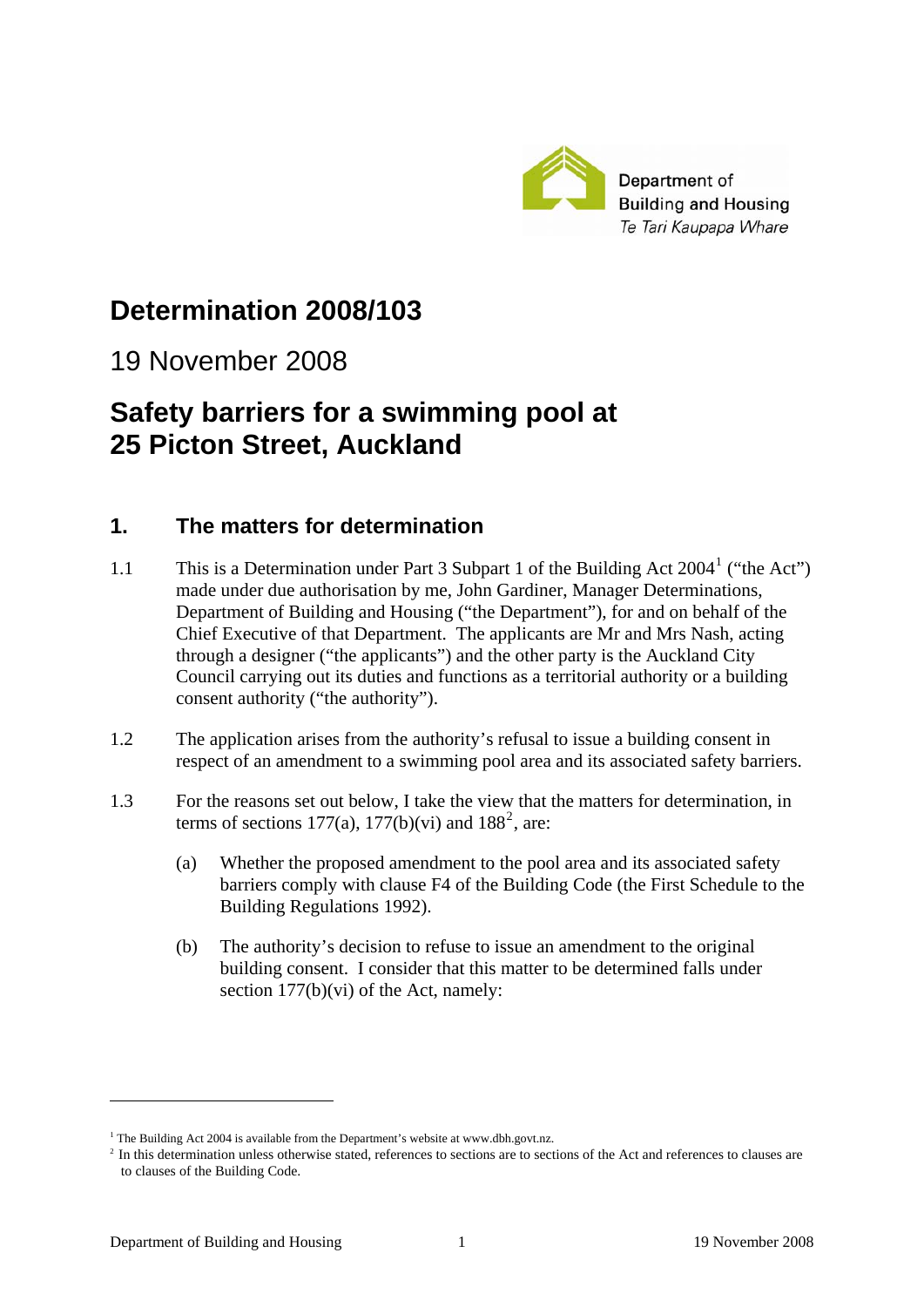#### **Section 177 Application for determination**

A party may apply to the chief executive for a determination in relation to 1 or more of the following matters:

- (b) a building consent authority's decision to  $-$ 
	- (vi) amend a building consent, notice to fix, or code compliance certificate . . .

In this context I consider section  $177(b)(vi)$  can be read as including a "decision to amend or refuse to amend" a building consent, notice to fix, or code compliance certificate

1.4 In making my decision I have not considered any other aspects of the Act or of the Building Code.

# **2. The background**

- 2.1 The authority issued a building consent (2006/1343701) for a major addition to an existing house, which included the pool in question in MID-2006. A code compliance certificate has not been issued for this work.
- 2.2 The applicants applied for an amendment to the consent on 27 March 2008.
- 2.3 On 7 April 2008, the authority wrote to the designer regarding the consent application. As set out in the letter, the authority:
	- had concerns regarding the view of the pool from the house
	- noted that the bi-fold doors did not open directly onto the pool
	- did not accept that bi-fold doors could be fully self-closing and accordingly, this solution still raised doubts
	- could only approve an amendment with a pool fence running from the south east corner of the house.
- 2.4 The application for a determination was received by the Department on 14 August 2008.
- 2.5 Copies of a draft determination were forwarded to the parties on 29 October 2008 and both parties accepted the draft without comment.

### **3. The safety barriers**

- 3.1 The relevant parts of the house and the swimming pool as detailed in the building consent application are shown in Figure 1.
- 3.2 As shown, the pool is enclosed by either the external walls of the house or standard swimming pool fencing at the site boundary and at each end of the pool area. The two end fences have self-closing gates. All the windows adjacent to the pool area are fitted with restrictors that prevent the sashes from opening more than a maximum of 100mm. I have been informed by the applicants' designer that it is intended that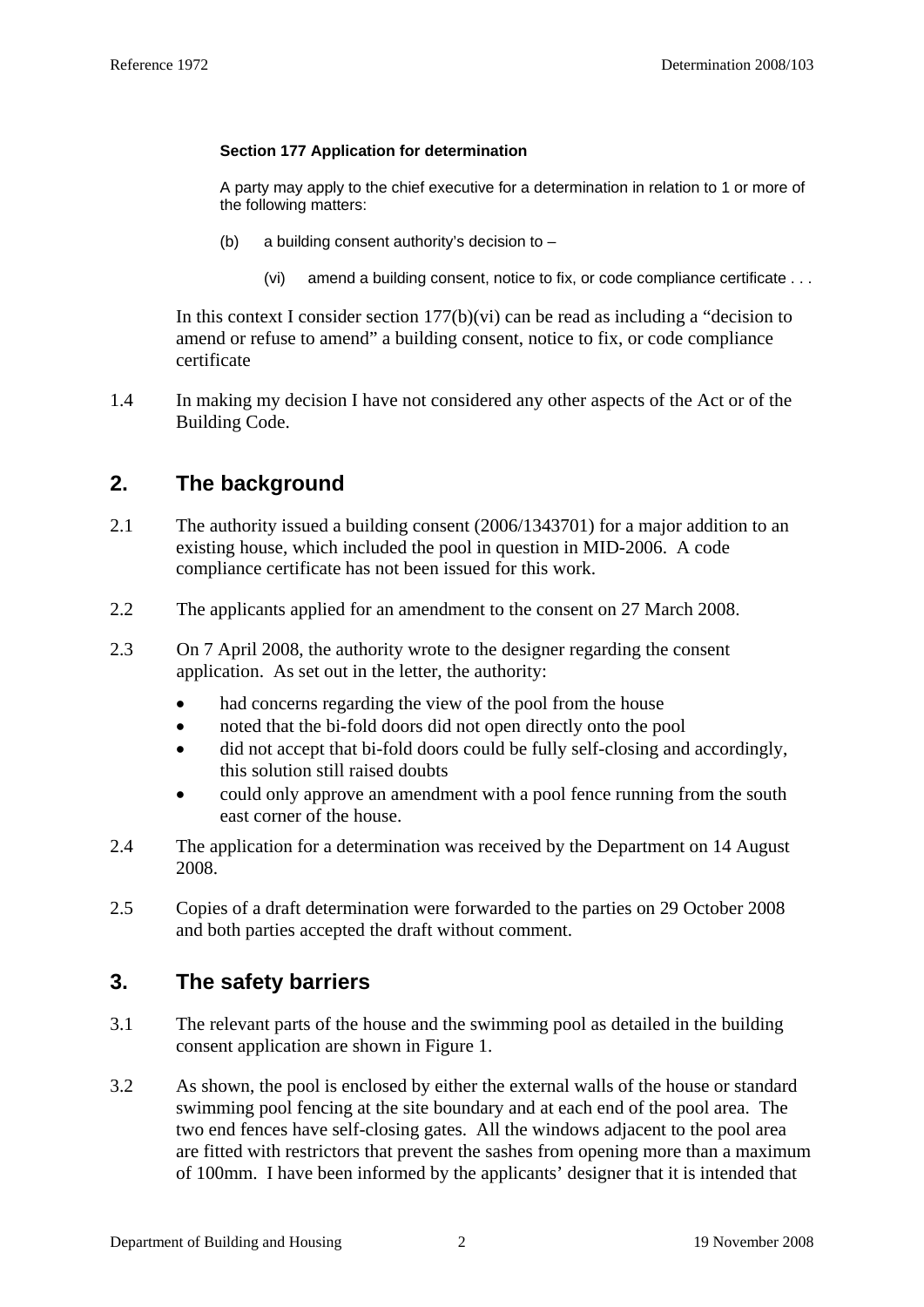

the pool area will be accessed directly from the house by a set of self-closing, self latching sliding doors, fitted with an alarm system.

### **Figure1: The swimming pool as detailed in the building consent application**

3.3 The applicants have also stated that a splash alarm will be installed in the pool

# **4. The submissions**

- 4.1 In a covering letter to the Department, the designer raised the following matters:
	- The original proposed pool area was restricted.
	- There are other alternative outdoor space areas.
	- The pool is clearly visible from the house living area.
	- The only set of access doors from the house to the pool area are to be amended from bi-fold to sliding and are to be fitted with a proprietary self-closing and latching devices.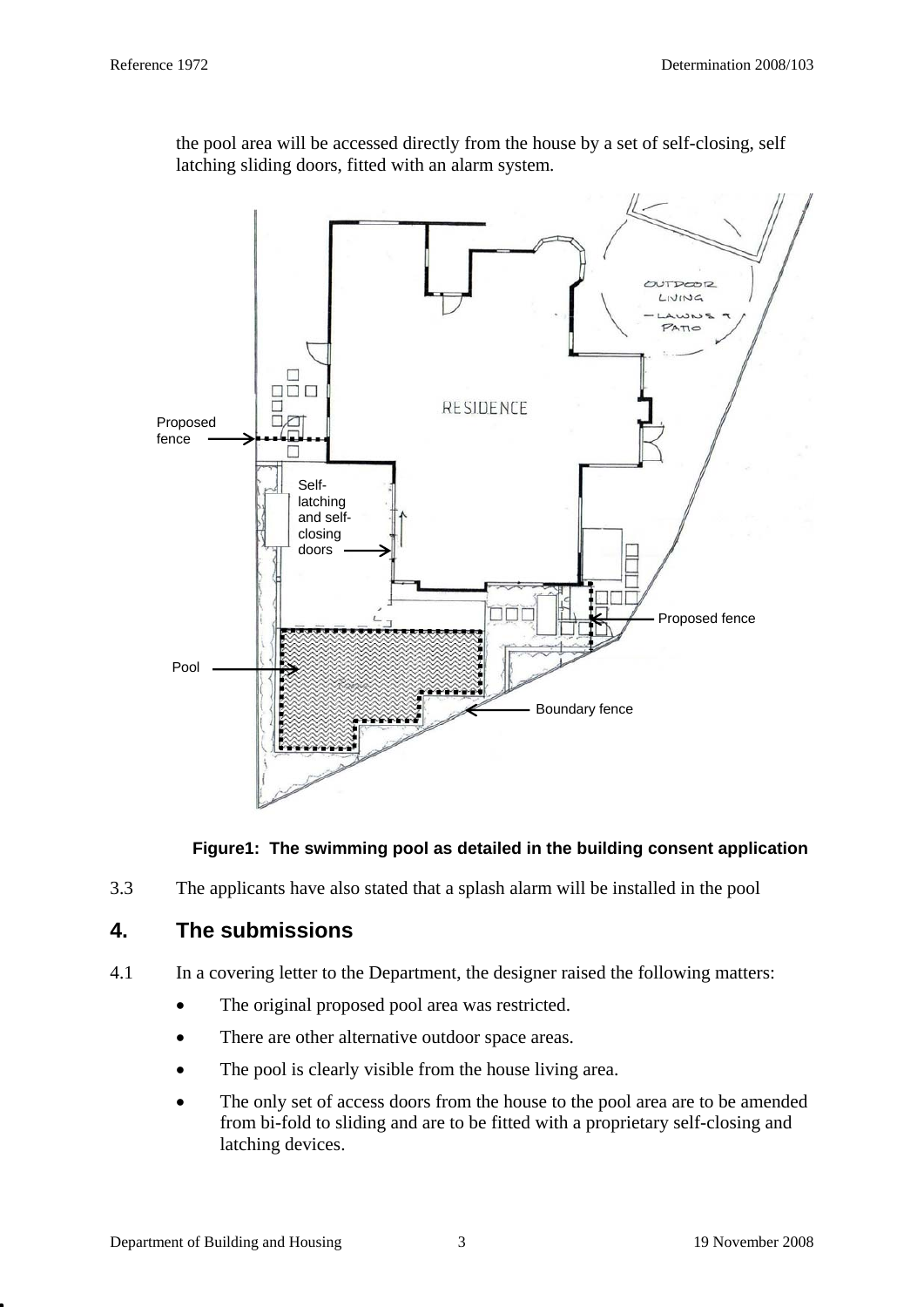- A splash alarm is to be installed in the pool and alarms can be installed on the doors if necessary.
- All the windows have restrictors on them and can only open to a maximum of 100mm.
- 4.2 The applicants supplied copies of:
	- the plans
	- the correspondence from the authority dated 7 April 2008
	- a set of photographs showing views of the pool from the house
	- correspondence and sliding door system details from the system manufacturer.
- 4.3 In a submission to the Department dated 11 August 2008, the authority noted that the applicants had modified their proposal to change the existing bi-fold doors into selfclosing ranch-sliders and had proposed that a pool alarm be installed. The authority was of the opinion that, as the house doors were not facing the pool, the revised additional area could not be considered as being an "immediate pool area". In addition, the restrictive window area facing the pool area would significantly obstruct the visual supervision of children using the pool area.

# **5. The legislation and the acceptable solution**

|                                                                                           | <b>Provisions</b>                                                                                                                                                                                                                                                                                                                                                                                       | Limits on application                                                                                                          |
|-------------------------------------------------------------------------------------------|---------------------------------------------------------------------------------------------------------------------------------------------------------------------------------------------------------------------------------------------------------------------------------------------------------------------------------------------------------------------------------------------------------|--------------------------------------------------------------------------------------------------------------------------------|
|                                                                                           | F4.3.3 Swimming pools having a depth of water<br>exceeding 400 mm, shall have barriers provided.                                                                                                                                                                                                                                                                                                        | Performance F4.3.3 shall not<br>apply to any pool exempted under<br>section 5 of the Fencing of<br>Swimming Pools Act 1987.    |
|                                                                                           | <b>F4.3.4 Barriers shall:</b>                                                                                                                                                                                                                                                                                                                                                                           |                                                                                                                                |
| (f)                                                                                       | In the case of a swimming pool, restrict the<br>access of children under 6 years of age to the<br>pool or the immediate pool area.                                                                                                                                                                                                                                                                      | Performance F4.3.4(f) shall not<br>apply to any pool exempted under<br>section 5 of the Fencing of<br>Swimming Pools Act 1987. |
| (g)                                                                                       | Restrict the passage of children under 6 years of<br>age when provided to guard a change of level in<br>areas likely to be frequented by them.                                                                                                                                                                                                                                                          |                                                                                                                                |
| <b>F4.3.5</b> Barriers to swimming pools shall have in<br>addition to performance F4.3.4: |                                                                                                                                                                                                                                                                                                                                                                                                         |                                                                                                                                |
| (a)                                                                                       | All gates and doors fitted with latching devices<br>not readily operated by children, and constructed<br>to automatically close and latch when released<br>from any stationary position 150 mm or more<br>from the closed and secured position, but<br>excluding sliding and sliding-folding doors that<br>give access to the immediate pool surround from<br>a building that forms part of the barrier |                                                                                                                                |

5.1 The relevant provisions of the Building Code are: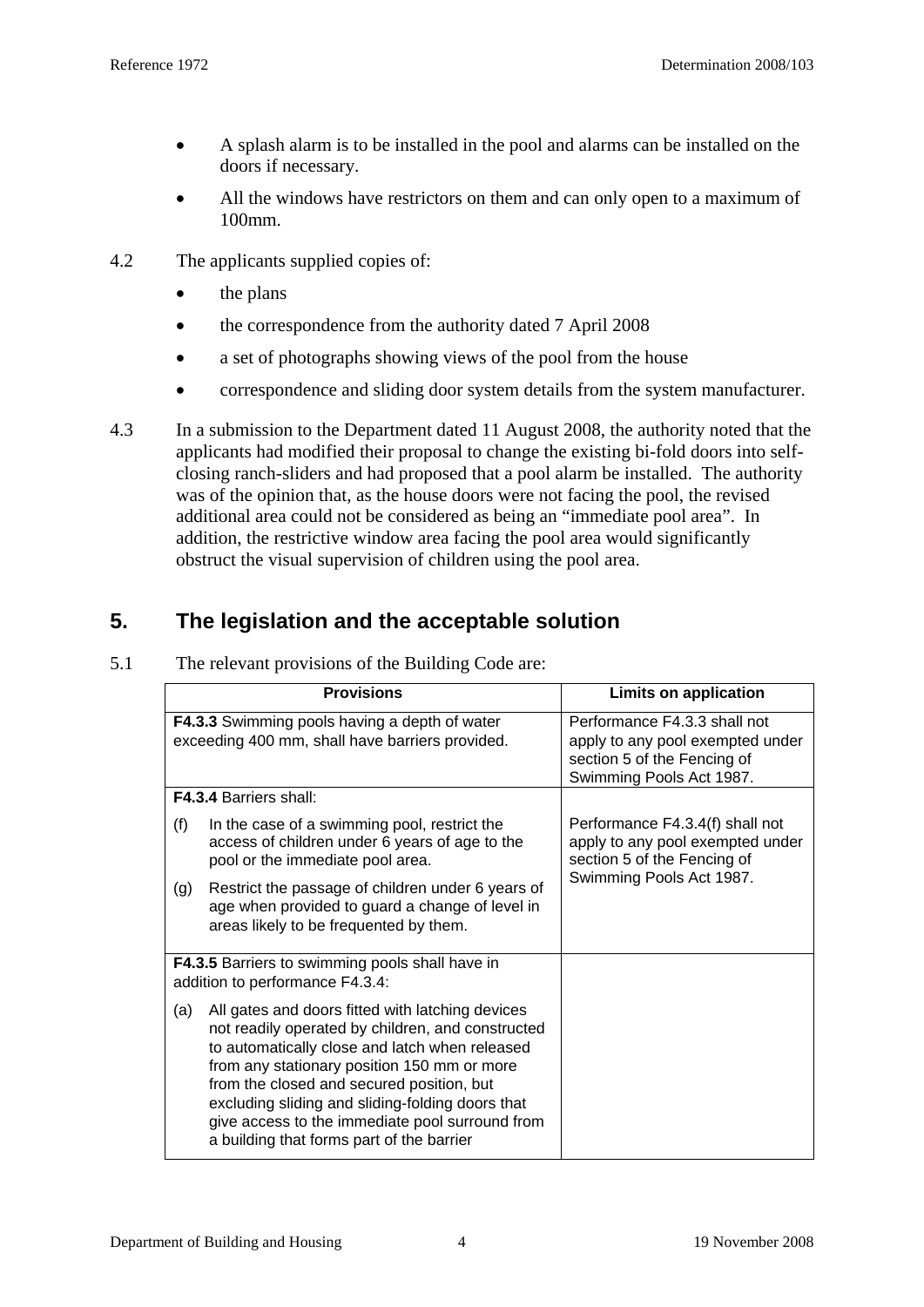5.2 The acceptable solution F4/AS1 says:

**1.2.7** The Schedule to the Fencing of Swimming Pools Act 1987 is a means of establishing compliance with NZBC Clause F4.

- 5.3 Clauses 8 to 11 of the Schedule to the Fencing and Swimming Pools Act say:
	- 8. Every gate or door shall be . . . so mounted that-
		- (a) It cannot open inwards towards the immediate pool area . . .
	- 9.(1) Every gate or door shall be fitted with a latching device.
	- 10. Every gate or door shall be fitted with a device that will automatically return the gate or door to the closed position and operate the latching device when the gate or door is stationary and 150 mm from the closed and secured position.
	- 11. Where any building forms part of a fence and the pool is not contained within the building, any door that gives access to the immediate pool area need not comply with the requirements for gates or doors set out in clauses [8](http://www.legislation.co.nz/libraries/contents/om_isapi.dll?clientID=659357310&hitsperheading=on&infobase=pal_statutes.nfo&jump=a1987-178%2fsch.0-s.8&softpage=DOC#JUMPDEST_a1987-178/sch.0-s.8) to [10](http://www.legislation.co.nz/libraries/contents/om_isapi.dll?clientID=659357310&hitsperheading=on&infobase=pal_statutes.nfo&jump=a1987-178%2fsch.0-s.10&softpage=DOC#JUMPDEST_a1987-178/sch.0-s.10) of this Schedule to the extent (if any) that the territorial authority is satisfied that such compliance is impossible, unreasonable, or in breach of any other Act, regulation, or bylaw, and the door is fitted with a locking device that, when properly operated, prevents the door from being readily opened by children under the age of 6 years.

#### **6. The issues**

- 6.1 I take the view that the issue arising in this determination are:
	- (a) The relationship between the Building Code and the Fencing of Swimming Pools Act. That issue is discussed in paragraph 7 below.
	- (b) Whether the sliding-folding doors from the house to the fenced area comply with clause F4.3.4. That issue is discussed in paragraph 8 below.

#### **7. The fenced-in area**

- 7.1 The Building Code refers to both "the immediate pool area", in clause F4.3.4(f), and "the immediate pool surround", in clause F4.3.5(a), but does not give definitions of those terms.
- 7.2 In Determination 2003/6, the then Building Industry Authority took the view that:

. . . the purpose of swimming pool fencing (including gates) is to prevent small children from going near swimming pools unless someone deliberately opens a gate to let them inside the fence. That someone must be big enough to open the gate and may therefore be assumed to be capable of protecting the child against the risk of falling into the pool with the possible consequences of injury or death. It necessarily follows that when both the person and the child are inside the fence, and therefore in "the immediate pool surround", the person will be close enough to the child to be aware of the child's activities and to protect the child if necessary. It also follows that the person will be inside the fence for the specific purpose of protecting the child whatever other purposes that person also has for being inside the fence, such as swimming, sunbathing, and so on.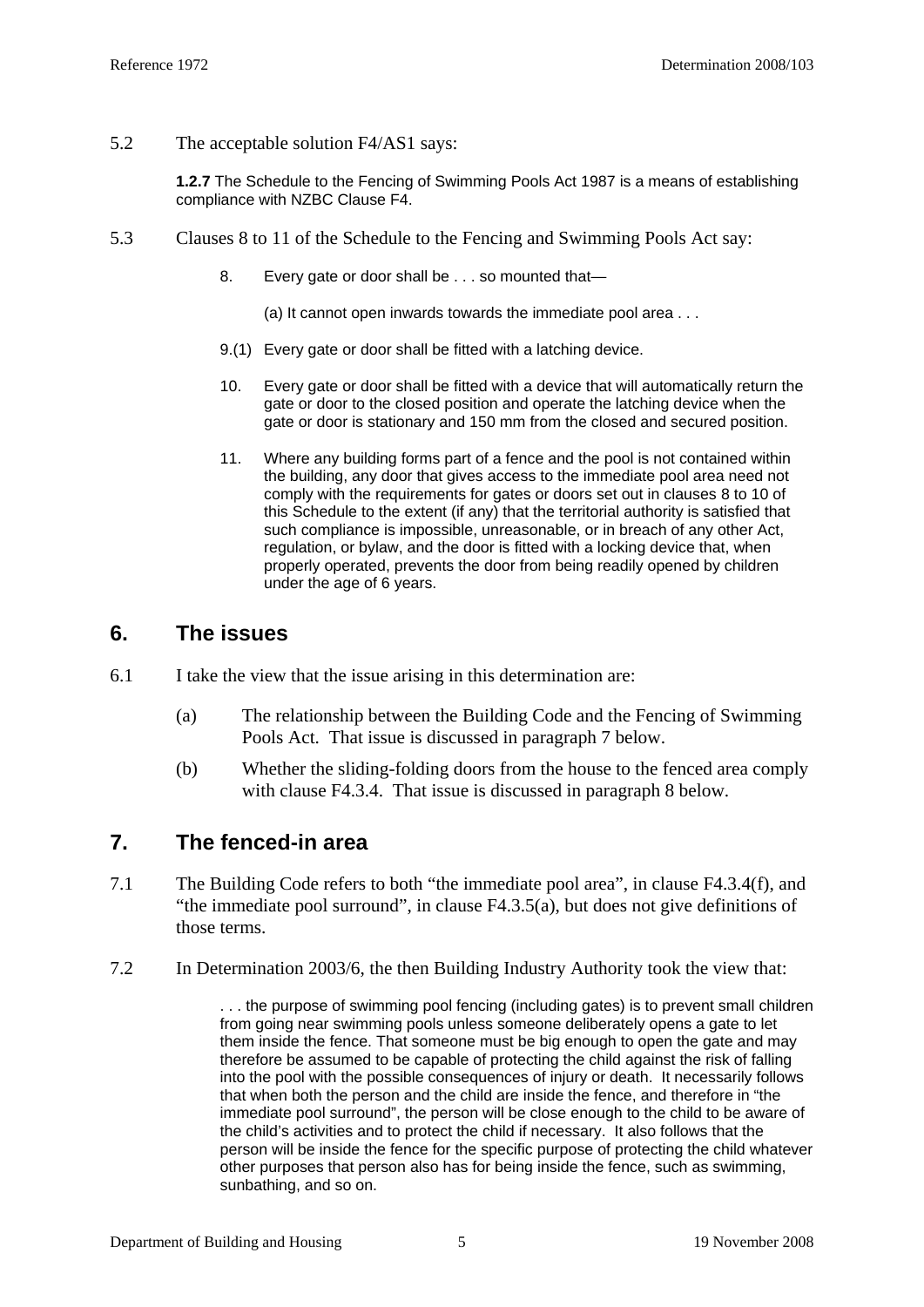. . . The Authority accordingly takes the view that the term "immediate pool surround" in the building code means an area around the pool into which it would be unsafe for young children to go unless someone able to protect them is also in the same area.

- 7.3 I have adopted the same approach in subsequent determinations. Applying that approach to this case, I consider that an adult who is in the fenced area in the course of "outdoor entertaining" will be aware of the presence of any children and able to protect them.
- 7.4 The Fencing of Swimming Pools Act refers to "the immediate pool area", which is defined in section 2 of that Act as meaning "the land in or on which the pool is situated and so much of the surrounding area as is used for activities or purposes carried out in conjunction with the use of the pool". That term was considered in the Waitakere City Council v Hickman, 1/10/04 case<sup>[3](#page-5-0)</sup>, which was heard after Determination 2003/6 was issued.
- 7.5 I accept that "outdoor entertaining" could take place in the area, which is of a relatively small size, sometimes in conjunction with the use of the pool and sometimes not. I am also of the opinion that *Hickman* establishes that such activities "are not to be excluded from the immediate pool area merely because they are capable of occurring independently of the use of the pool".
- 7.6 I also note that the applicant has stated that there are alternative areas available on the property where other activities can take place. In addition, the applicants intend to install a pool alarm as an additional safeguard.
- 7.7 The authority have stated that the "issue is the house doors are not facing the pool", which meant that the enclosed area cannot be considered as being "the immediate pool area". The authority also notes that "the restrictive window area directly facing the pool" would obstruct the supervision of children. However, neither clauses 8 to 11 of the Schedule nor the definition in section 2 of the Fencing of Swimming Pool Act refers to the location of doors opening onto a pool area. In addition, there is nothing in the latter Act that refers to visual supervision of children from the house (see paragraph 7.4).
- 7.8 Based on the observations made in paragraphs 7.2 to 7.7, I conclude that the fenced area under the proposed amendment can properly be called "the immediate pool area".

# **8. The sliding doors**

- 8.1 As to whether the sliding doors from the house to the fenced area ("the doors") comply with the Building Code, I take the view<sup>[4](#page-5-1)</sup> that:
	- (a) The doors come within the exemption of clause F4.3.5(a) and are therefore not required to be self-closing and self-latching. However, if the doors were not

<u>.</u>

<span id="page-5-0"></span><sup>3</sup> Randerson J, HC Auckland CIV 2003-404-7266.

<span id="page-5-1"></span><sup>&</sup>lt;sup>4</sup> See Determination 2006/103 for a more extended discussion of this point.